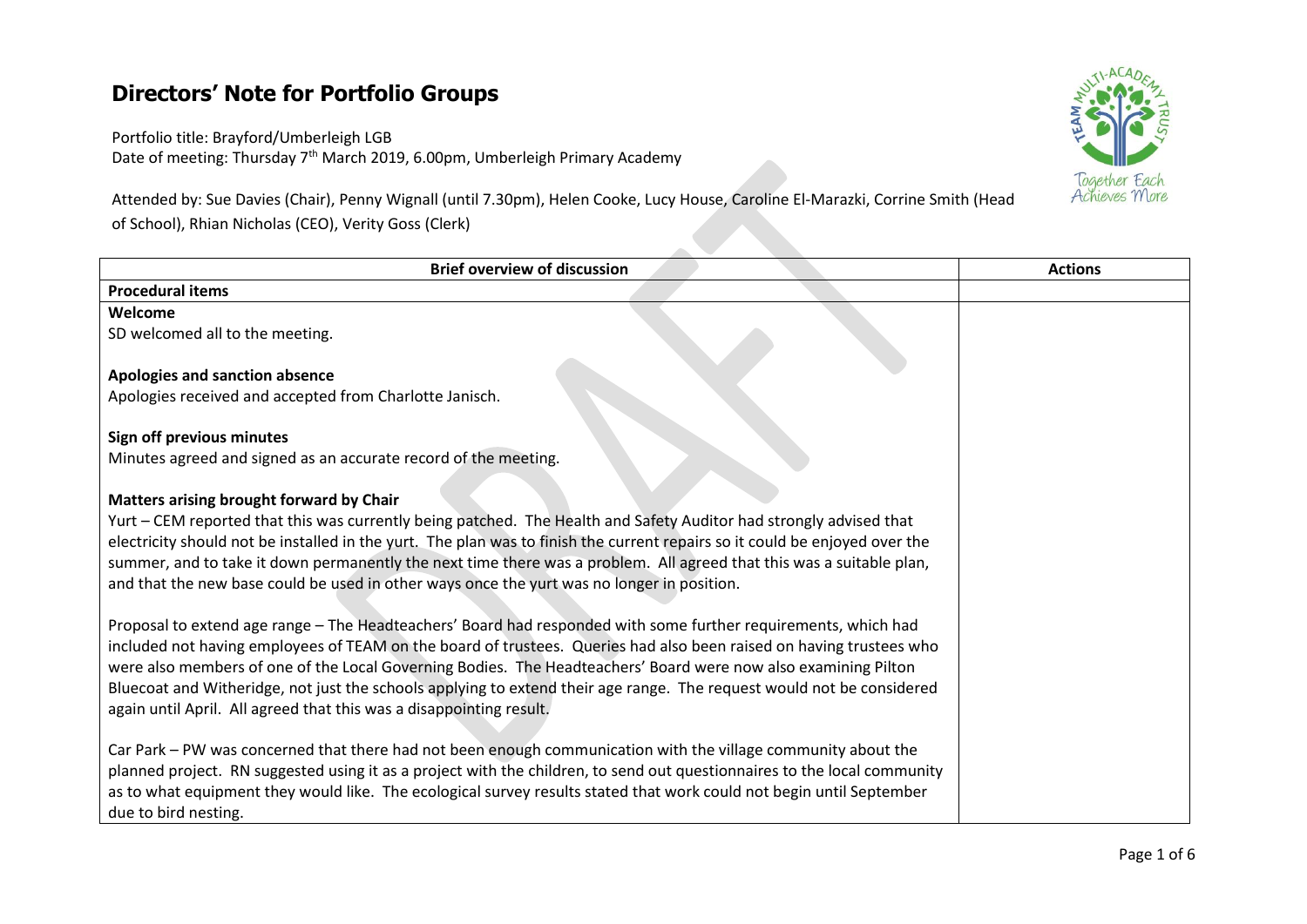|                                                                                                                               | RN to consult with Briony                               |
|-------------------------------------------------------------------------------------------------------------------------------|---------------------------------------------------------|
| Kitchen - cover for cook. An LGB member asked what contingencies were in place across the MAT for times when cooks            | Parsons to see whether a firm                           |
| were off work. Local governors also discussed the importance of ensuring that good information was in place regarding         | plan could be put in place.                             |
| children's allergies in the event that the normal kitchen staff were unavailable.                                             |                                                         |
|                                                                                                                               |                                                         |
| Minibus Parking (Brayford) - a concern was raised over whether the minibus was potentially blocking access for                | CS to look at whether it could                          |
| emergency vehicles. Discussed - understanding was that it was parked in village hall car park during the day, but             | be parked at the back of the                            |
| removed overnight.                                                                                                            | school. RN to discuss with                              |
|                                                                                                                               | village hall lead to see if                             |
| Any correspondence<br>None received.                                                                                          | minibus could be parked in<br>the area by the oil tank. |
|                                                                                                                               |                                                         |
| <b>Monitoring and Accountability</b>                                                                                          |                                                         |
| Spring term curriculum review KS1/KS2                                                                                         |                                                         |
| Whizz Bang Pop - Had been looking at Inventors and Inventions. Infants had been looking at different inventors and then       |                                                         |
| having a go themselves - e.g. making torches after learning about Thomas Edison. This half term they had been looking         |                                                         |
| at transport, and would be inventing a new toy. Juniors had been looking at inventions and doing lots of creative writing.    |                                                         |
| Staff had to define 'invention' - a lot of children's initial thoughts had been discoveries. Children had all decided on what |                                                         |
| they thought was the best invention, and researched information about this. Part of this was learning about how to            |                                                         |
| research on the internet. Staff were planning on visiting the South Devon Railway for the trip this term. It had been a       |                                                         |
| very successful topic – it had evolved from initial plans, following the lead of the children and how they had responded to   |                                                         |
| it. Had women been included in the inventors studied? Yes, there had been a wide variety of inventors up on the board         |                                                         |
| which included women. Next week the schools were having a science week.                                                       |                                                         |
|                                                                                                                               |                                                         |
| Progress on SIP at Brayford. Key questions - Are the higher achieving children making progress in maths to at least age       |                                                         |
| related expectations? Are all other groups making good progress?                                                              |                                                         |
| CS confirmed that higher achieving children were on track to make the expected progress. The additional teacher in KS2        |                                                         |
| for the mornings had had a huge impact on children's progress, particularly in year sic. It had taken some time for           |                                                         |
| children to adapt to having more than one teacher. An LGB member felt this was good preparation for secondary school,         |                                                         |
| where children would have many different teachers. Y2 were making considerable progress - RN reported on the                  |                                                         |
| change in these children that she had seen on her visits/lesson observations.                                                 |                                                         |
|                                                                                                                               |                                                         |
| Progress on SIP at Umberleigh. Key questions - Is there evidence of higher quality writing across all age groups? Are         |                                                         |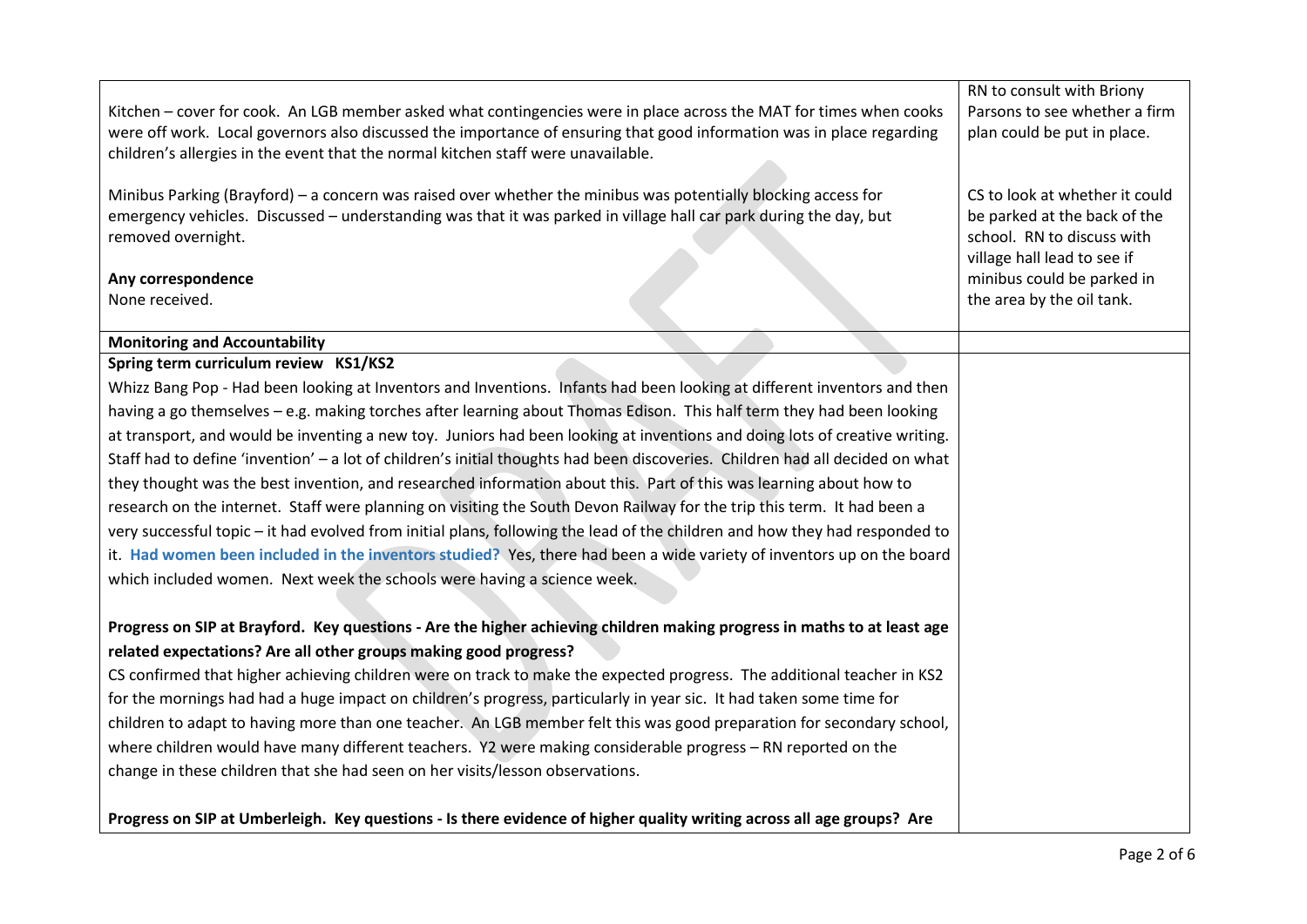## **there any anonymous examples we can share?**

CS stated that there had been a focus on reading and promoting reading engagement, which would then have a knock on effect on children's writing. The school was having an author visit, and staff were also involving children in rearranging the library space to make a good place for children to sit and read a book. Staff were looking to incorporate Accelerated Reader awards into their celebration assembly.

Children had been being given more opportunities to write. KS2 were also focussing on editing their own writing, and finding which parts of their writing was the most successful. Staff gave feedback on which sentences were most successful, and on the reasons why. CS distributed an example of good enthusiastic work from a Y4 child. CS reported that the whole class was very enthusiastic about the current class text – Cogheart.

CS reported that the moderation of Y6 pupils across the trust had been very successful and useful.

## **Targets and expectations for Y6 and Y2 pupils**

Y6 predictions:

Umberleigh (3 children) – 66% expected to reach the expected standard in reading, 66% in writing, 66% in maths, 66% combined. One of the children was on the borderline in reading, so this may end up being 33%.

Brayford (6 children) – 100% expected to reach the expected standard in reading (16% greater depth), 83% in writing (16% greater depth), 83% in maths (16% greater depth). Expected combined score 66%.

One child at each school on SEN register. Child at Brayford would not achieve the expected standard in maths, child at Umberleigh would not achieve the expected standard in any subject.

LGB felt that this was an encouraging picture.

The LGB discussed the publication of results, and how three year trends were examined by Ofsted. Discussed preparation of children who were not expected to reach the expected standard – CS informed local governors of discussions held with parents.

Y2 Predictions: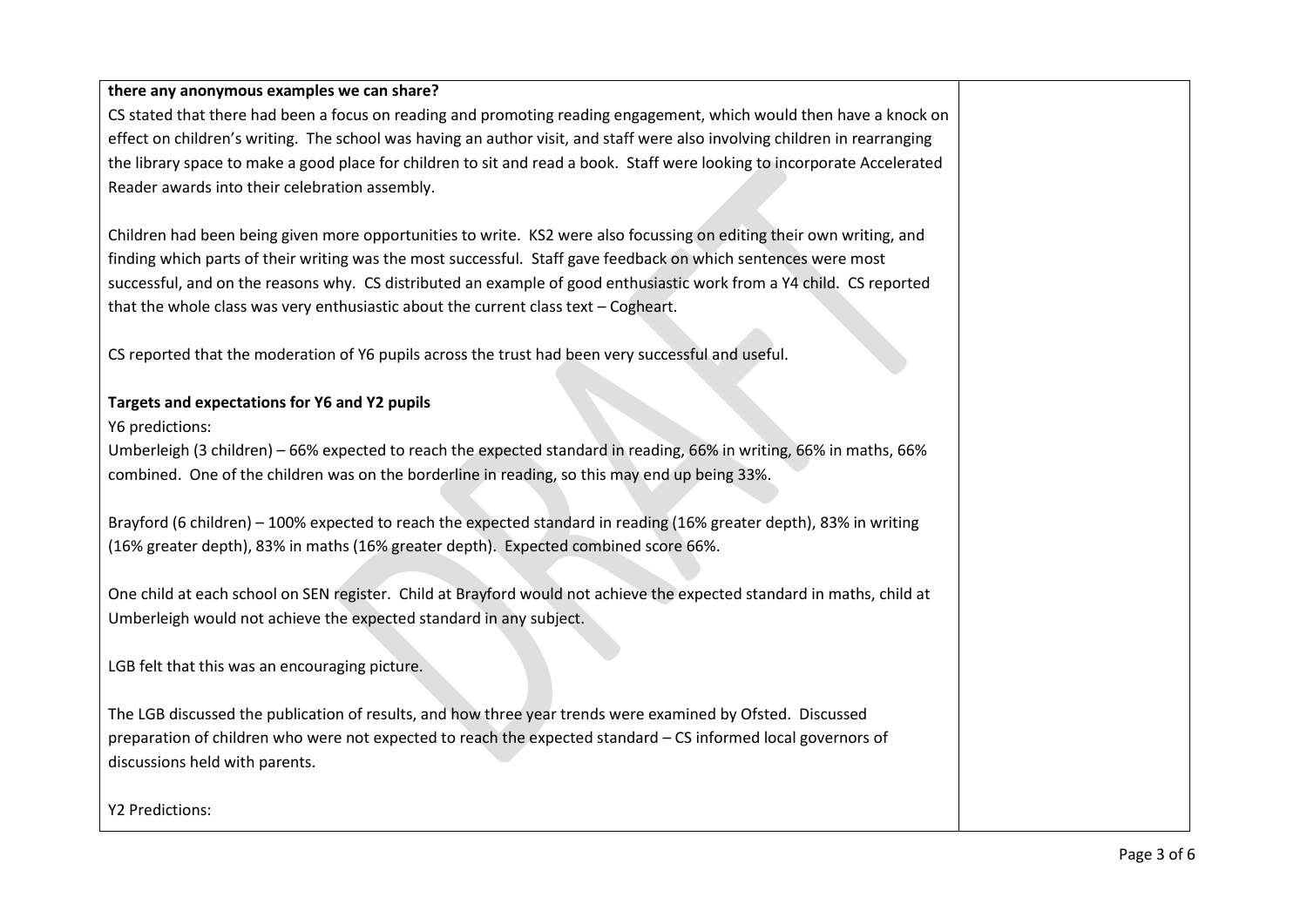| Umberleigh (9 children) - one child with SEN who would achieve P levels (pre-key stage) would not sit the tests. 77% of     |  |
|-----------------------------------------------------------------------------------------------------------------------------|--|
| children expected to reach the required standard in reading (44% at greater depth), 66% in writing (22% greater depth),     |  |
| 66% in maths (44% greater depth). Agreed looking very good. The challenge for this cohort would be maintaining this         |  |
| standard in children's progress to the end of Y6.                                                                           |  |
|                                                                                                                             |  |
| Brayford (2 children) - 50% expected to reach the standard in reading, 50% in writing, 100% in maths.                       |  |
|                                                                                                                             |  |
| CS explained the additional support that was put in place for children who were not making the expected progress.           |  |
|                                                                                                                             |  |
| Y1 Phonics:                                                                                                                 |  |
| Umberleigh (6 children, 2 with speech and language difficulties) - 3 will pass the test, 3 won't. 2 children in Y2 who need |  |
| to retake the test will pass.                                                                                               |  |
|                                                                                                                             |  |
| Brayford (4 children) - all expected to pass.                                                                               |  |
|                                                                                                                             |  |
| CS reported that the reception cohort at Umberleigh was looking very strong, children at Brayford were also doing well.     |  |
| To look at in more detail next meeting.                                                                                     |  |
|                                                                                                                             |  |
| Optional SATs - a local governor questioned whether parents ever asked how their children did in these tests? CS            |  |
| stated this had not happened so far. Staff used them as an assessment tool, and they were also practise for children        |  |
| working in a test environment.                                                                                              |  |
|                                                                                                                             |  |
| <b>Safeguarding Report</b>                                                                                                  |  |
| No safeguarding report for this meeting. SD reported on a new process for children being withdrawn to home education        |  |
| - there was now a form to be completed by the school and parent which is forwarded to the local authority, who then         |  |
| have an obligation to monitor. Local governors agreed this would be beneficial to ensure the safeguarding of the            |  |
| children. SD will be meeting with CS to do Safeguarding Data Collection. Julie Wells (trustee) was becoming deputy          |  |
| safeguarding trustee.                                                                                                       |  |
|                                                                                                                             |  |
| SD updated on the play that she had worked on with the e-safety champions from Pilton, Umberleigh and Brayford.             |  |
| Unfortunately the children from High Bickington and Witheridge were not able to be part of it this time. The play was       |  |
|                                                                                                                             |  |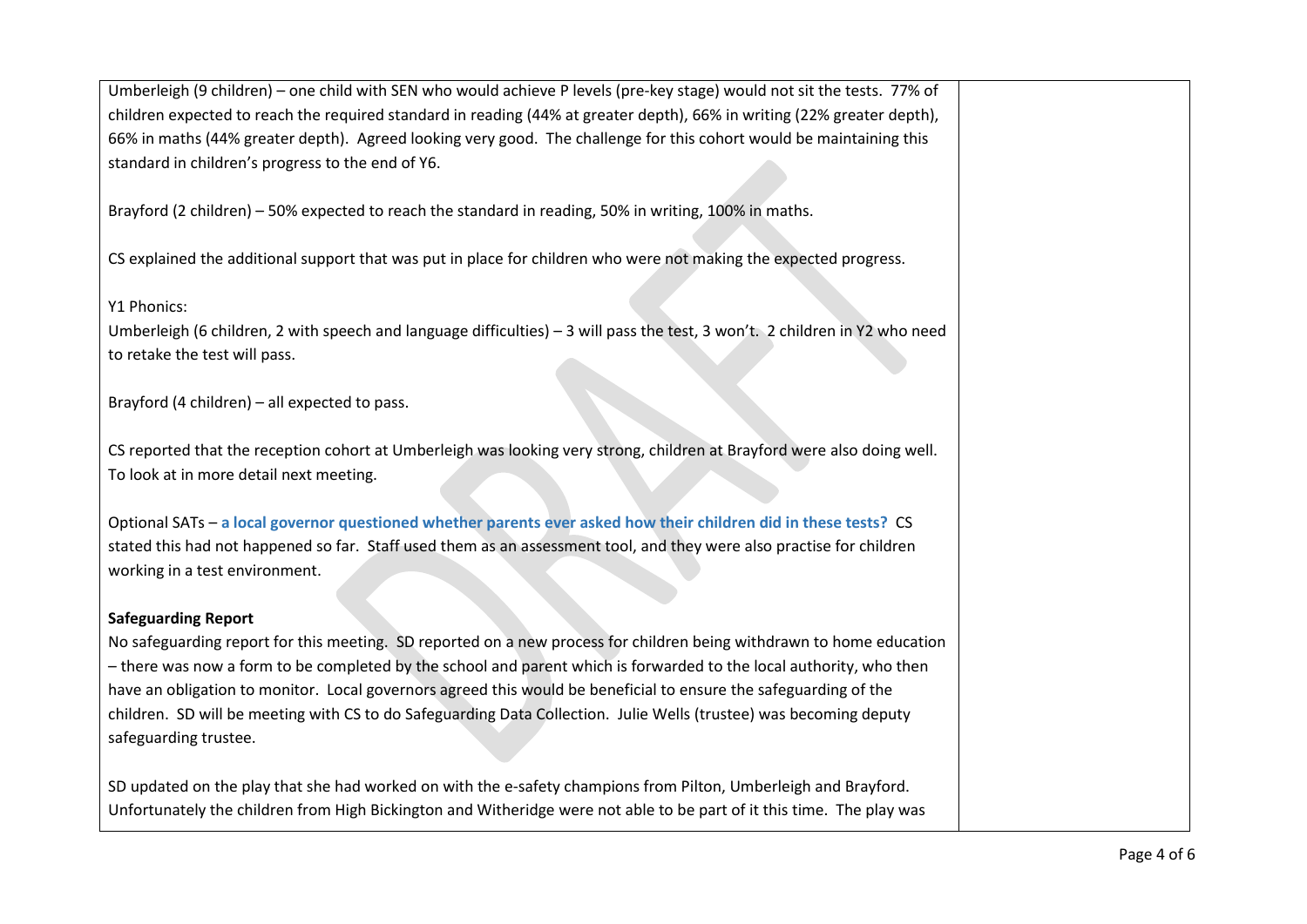| about online safety. Performances would be on April 3 <sup>rd</sup> – would be going on tour around the schools. Would do |                              |
|---------------------------------------------------------------------------------------------------------------------------|------------------------------|
| performances in the three schools in one day.                                                                             |                              |
|                                                                                                                           |                              |
| PW left 7.30pm.                                                                                                           |                              |
|                                                                                                                           |                              |
| <b>Health and Safety Report</b>                                                                                           |                              |
| Reports had been received. Mostly minor issues. CEM reported that there had now been introduced an action by date         |                              |
| on the H&S reports. Rear gates - CEM explained the gates in question. LH aimed to put together a PTA working party for    |                              |
| Brayford to have a general tidy up of outside area/mud build up etc.                                                      |                              |
|                                                                                                                           |                              |
| Discussion over long term plan for Umberleigh Brumblebees space. A local governor asked whether as numbers were           |                              |
| growing, an additional wooden building could be added, the two to be lined by a covered area.  whether could consider     |                              |
| an additional wooden building, the two to be linked by a covered area. Both Brayford and Umberleigh had achieved          | RN to discuss ideas with BP. |
| 100% on the H&S audit, thanks were noted to Briony Parsons and Simon Wallis.                                              |                              |
|                                                                                                                           |                              |
| <b>Outdoor Education Visits Policy</b>                                                                                    |                              |
| Agreed very clear, agreed policy.                                                                                         |                              |
|                                                                                                                           |                              |
| <b>Strategic</b>                                                                                                          |                              |
| Review pupil numbers and attendance.                                                                                      |                              |
| Umberleigh - 35 on roll, 3 Y6 leaving, 4 joining Reception next year. 10 Brumblebees.                                     |                              |
|                                                                                                                           |                              |
| Brayford - 31 on roll, 6 Y6 leaving, 1 joining Reception next year. 6 Brumblebees. Had been one new Brumblebee who        |                              |
| lived in the village. Open day - had one person visit. Had not heard further that person. Flyers for distribution were on |                              |
| order - would target Exford, Goodleigh etc. What happens once numbers drop below 29? The school has to alert the          |                              |
| Regional Schools Commissioner - have then to work on a long term plan (closure plan). Discussion on what the current      |                              |
| situation was. Agreed to put banner back where had previously been by Goodleigh. Agreed important to do whatever          |                              |
| can to profile school.                                                                                                    |                              |
|                                                                                                                           |                              |
| What is pupil premium data for absence? All pupils?                                                                       |                              |
| Umberleigh overall attendance 95.8%. There were a couple of Pupil Premium children with low attendance, but with          |                              |
| explanation. No real worries.                                                                                             |                              |